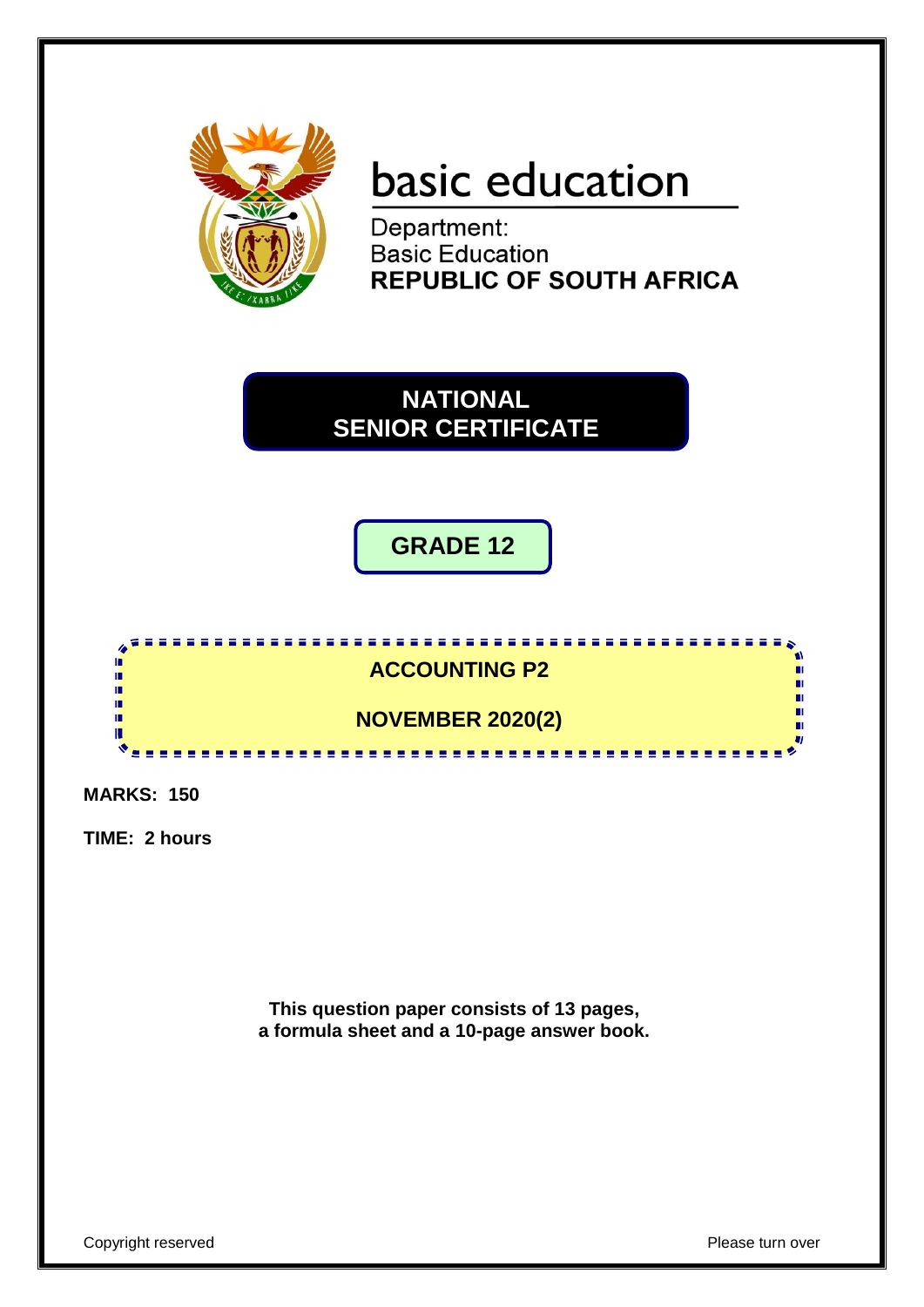# **KEEP THIS PAGE BLANK.**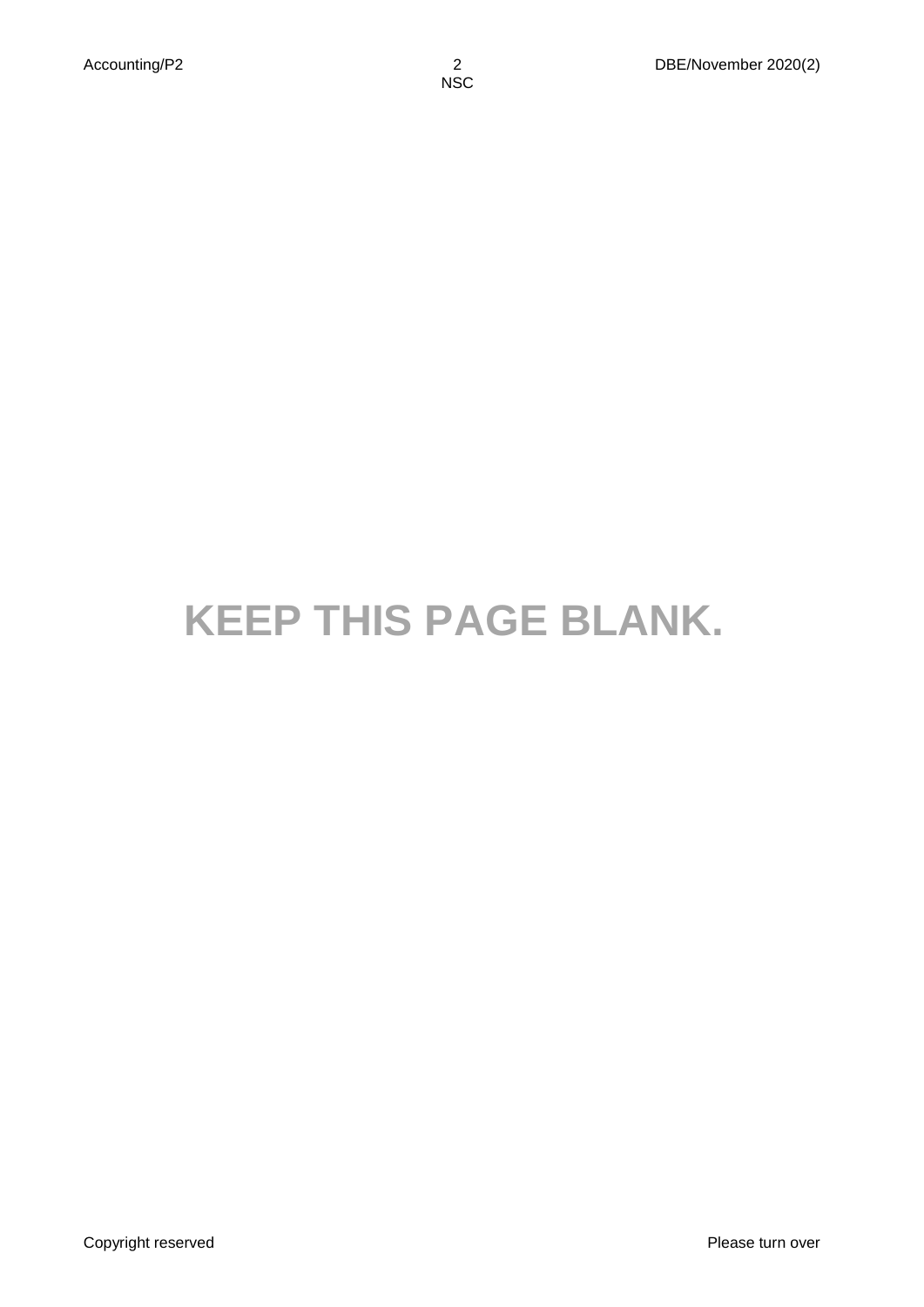# **INSTRUCTIONS AND INFORMATION**

Read the following instructions carefully and follow them precisely.

- 1. Answer ALL questions.
- 2. A special ANSWER BOOK is provided in which to answer ALL questions.
- 3. Show ALL workings to earn part-marks.
- 4. You may use a non-programmable calculator.
- 5. You may use a dark pencil or blue/black ink to answer questions.
- 6. Where applicable, show ALL calculations to ONE decimal point.
- 7. If you choose to do so, you may use the Financial Indicator Formula Sheet attached at the end of this question paper. The use of this formula sheet is NOT compulsory.
- 8. Write neatly and legibly.
- 9. Use the information in the table below as a guide when answering the question paper. Try NOT to deviate from it.

| <b>QUESTION</b> | <b>TOPIC</b>                             | <b>MARKS</b> | <b>MINUTES</b> |
|-----------------|------------------------------------------|--------------|----------------|
|                 | <b>VAT and Creditors' Reconciliation</b> | 25           | 20             |
| $\mathbf{2}$    | Cost Accounting (Manufacturing)          | 50           | 40             |
| 3               | <b>Budgeting</b>                         | 40           | 30             |
| 4               | <b>Stock Valuation</b>                   | 35           | 30             |
| <b>TOTAL</b>    |                                          | 150          | 120            |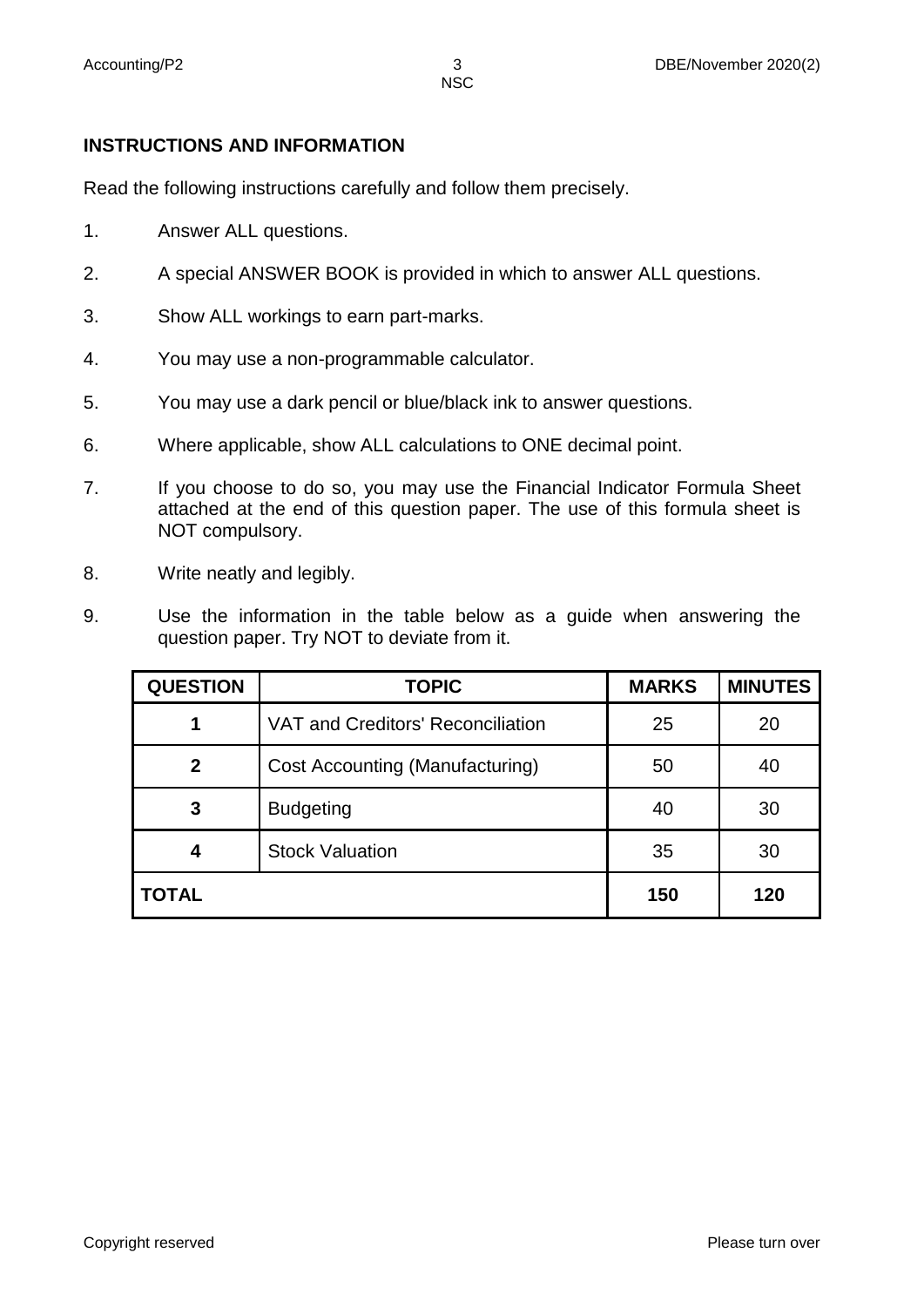# **QUESTION 1: VAT AND CREDITORS' RECONCILIATION (25 marks; 20 minutes)**

1.1 **VAT**

Amahle Traders is registered for VAT. The standard VAT rate is 15%.

#### **REQUIRED:**

- 1.1.1 Calculate the figures indicated by (a) to (d) in the table below. (9)
- 1.1.2 The internal auditor discovered that Amahle has been underpaying the amount due to SARS in respect of VAT, at each submission date. On enquiry, Amahle stated that she used the money to pay business expenses and adjusted the payments later.

Comment on this practice and give Amahle advice. (3)

#### **INFORMATION:**

|                                  | <b>EXCLUDING</b><br>VAT | <b>INCLUDING</b><br><b>VAT</b> | <b>VAT</b><br><b>AMOUNT</b> |
|----------------------------------|-------------------------|--------------------------------|-----------------------------|
| Invoices received from suppliers | R78 000                 | R89 700                        | (a)                         |
| Discount received from suppliers | R <sub>12</sub> 400     |                                | (b)                         |
| Credit notes issued to customers |                         | (C)                            | R210                        |
| Invoices issued to customers     |                         | R158 700*                      | (d)                         |

This includes sales for R9 200 which should have been sold at zero rate. The bookkeeper incorrectly included VAT of R1 200 on these goods.

# 1.2 **CREDITORS' RECONCILIATION**

Ekasi Traders buys goods on credit from Thembeka Suppliers.

#### **REQUIRED:**

- 1.2.1 Use the table provided to indicate changes to the:
	- Creditors' Ledger Account in the books of Ekasi Traders
	- Creditors' Reconciliation Statement on 30 April 2021 (9)

1.2.2 Refer to Information C(c) about Invoice 395. It was discovered that the purchasing manager, Bradley, had taken these goods for his personal catering business. The owner regards Bradley as a valued member of staff and does not regard this as theft.

What should the owner say to Bradley regarding this incident? Explain TWO points. (4)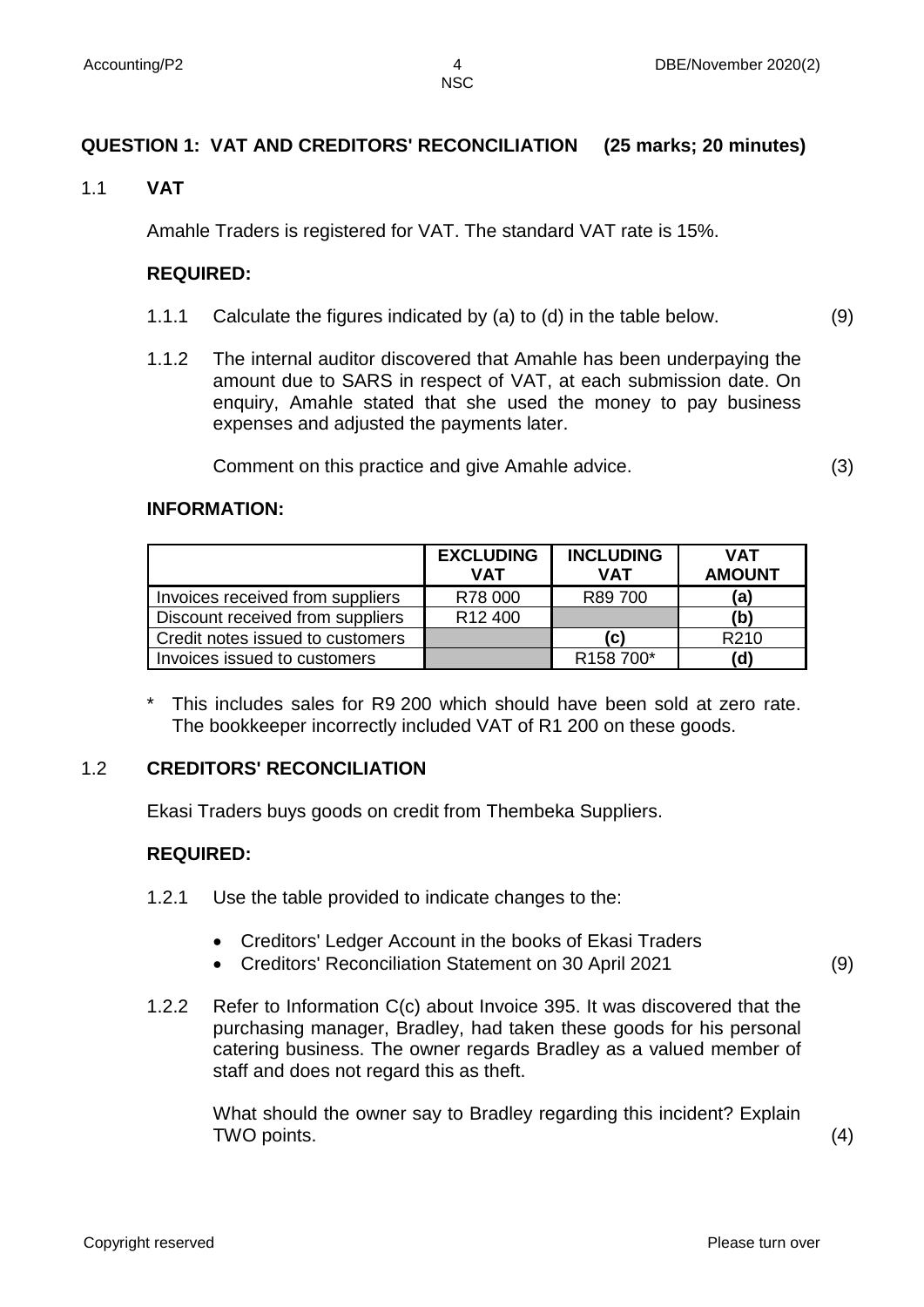### **INFORMATION:**

### **A. Creditors' Ledger Account in the books of Ekasi Traders**

| <b>THEMBEKA SUPPLIERS (CL6)</b> |    |                     |     |              |               |                |
|---------------------------------|----|---------------------|-----|--------------|---------------|----------------|
|                                 |    |                     |     | <b>DEBIT</b> | <b>CREDIT</b> | <b>BALANCE</b> |
| 2021                            |    | <b>Balance</b>      | b/d |              |               | R81 000        |
| April                           | 12 | Invoice 220         |     |              | 97 200        | 178 200        |
|                                 |    | <b>EFT</b>          |     | 40 500       |               | 137 700        |
|                                 | 18 | Debit Note 702      |     | 10 300       |               | 127 400        |
|                                 |    | Invoice 289         |     |              | 49 100        | 176 500        |
|                                 |    | Invoice 333         |     |              | 30 000        | 206 500        |
|                                 | 24 | Debit Note 877      |     |              | 9700          | 216 200        |
|                                 | 25 | Journal voucher 585 |     | 6400         |               | 209 800        |
|                                 | 31 | Cheque and discount |     | 92 600       |               | 117 200        |

#### **B. Statement of account from Thembeka Suppliers**

| <b>Ekasi Traders</b> |    | 225 Crocodile Road |              |               | 25 April 2021  |
|----------------------|----|--------------------|--------------|---------------|----------------|
|                      |    |                    | <b>DEBIT</b> | <b>CREDIT</b> | <b>BALANCE</b> |
| 2021                 |    | <b>Balance</b>     |              |               | R81 000        |
| April                | 12 | Invoice 220        | 97 200       |               | 178 200        |
|                      |    | Receipt 742        |              | 40 500        | 137 700        |
|                      | 18 | Credit Note 791    |              | 13 100        | 124 600        |
|                      |    | Invoice 333        | 30 000       |               | 154 600        |
|                      | 22 | Invoice 395        | 12 500       |               | 167 100        |
|                      | 24 | Credit Note 888    |              | 9700          | 157 400        |

#### **C. Errors, omissions and other information:**

- (a) Invoice 289 was incorrectly reflected in the account of Thembeka Suppliers in the Creditors' Ledger. These goods were purchased from Thami Suppliers.
- (b) Credit Note 791 was recorded incorrectly on the statement of account. This relates to the correct entry for Debit Note 702 in the Creditors' Ledger.
- (c) Invoice 395 on the statement of account was for goods ordered by Ekasi Traders.
- (d) Thembeka Suppliers also purchased goods on credit from Ekasi Traders. Ekasi Traders has transferred a debit balance from the Debtors' Ledger (Journal voucher 585). Thembeka Suppliers will include this on the next statement.
- (e) The transaction on 24 April 2021 is for merchandise returned to Thembeka Suppliers.
- (f) The statement of account reflects transactions up to 25 April 2021.

**25**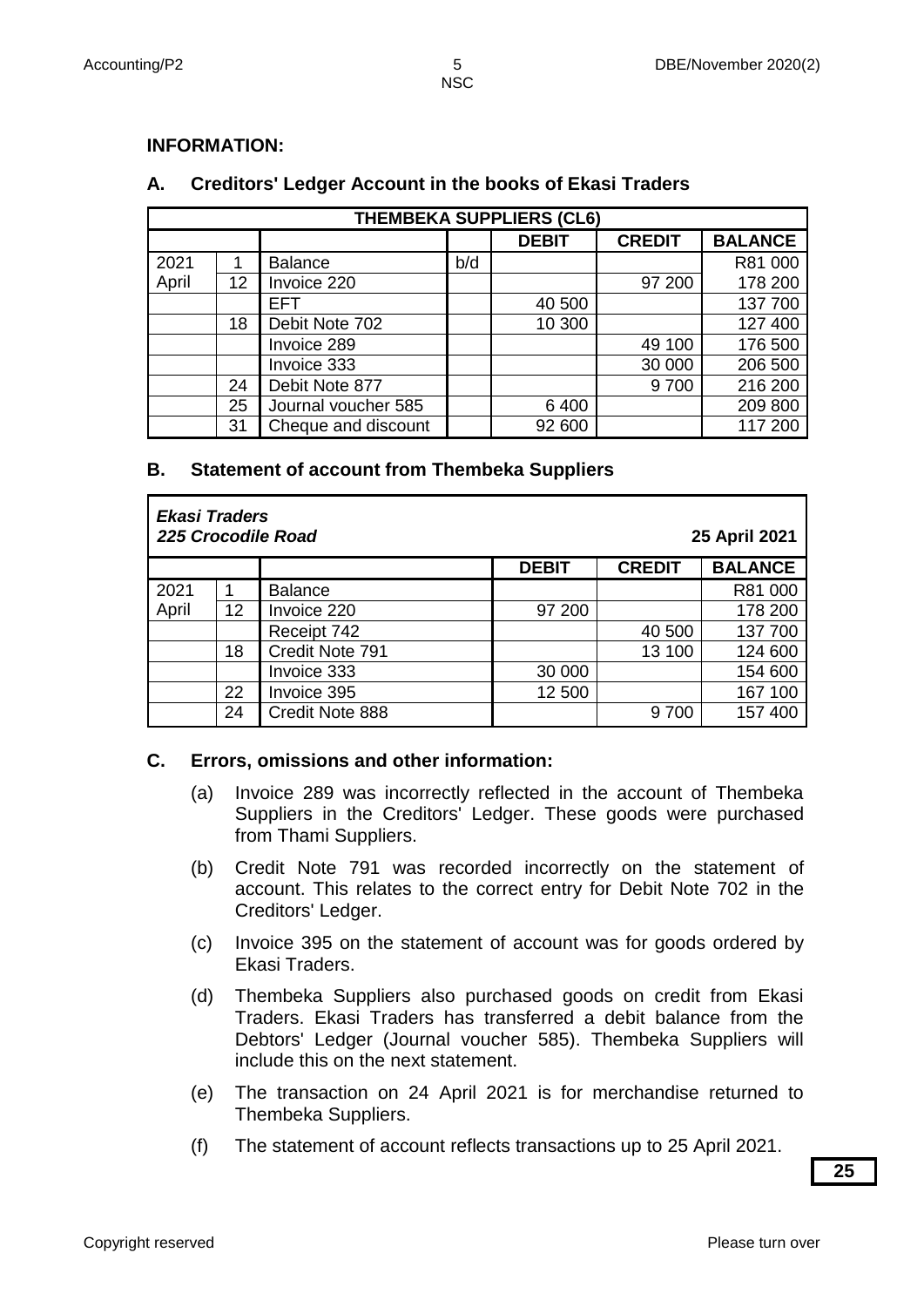#### **QUESTION 2: COST ACCOUNTING (MANUFACTURING) (50 marks; 40 minutes)**

#### 2.1 **PERFECT FIT MANUFACTURERS**

The business produces formal shirts. The financial year ended 28 February 2021.

#### **REQUIRED:**

|  | 2.1.1 Prepare the Production Cost Statement. | (14) |
|--|----------------------------------------------|------|
|--|----------------------------------------------|------|

- 2.1.2 Calculate:
	- Gross profit earned on sale of shirts (5)
	- Mark-up % achieved on shirts (2)

#### **INFORMATION:**

#### **A. Stock on hand:**

|                  | <b>28 FEBRUARY 2021</b>                 | <b>1 MARCH 2020</b>                |
|------------------|-----------------------------------------|------------------------------------|
| Work-in-progress |                                         | R230 000                           |
| Finished goods   | 400 shirts, valued using<br>FIFO method | 900 shirts at R380<br>$=$ R342 000 |

**B. The bookkeeper calculated the costs below. Some errors were made.** 

| Direct material cost          | R <sub>1</sub> 575 000 |
|-------------------------------|------------------------|
| Selling and distribution cost | R385 000               |
| Administration cost           | R <sub>256</sub> 400   |
| Direct labour cost            |                        |
| Factory overhead cost         | R518800                |

#### **C. Errors and omissions:**

- Payment to Quick Deliveries, R75 000 for carriage on raw materials, was incorrectly allocated to selling and distribution cost.
- The entire insurance amount of R25 200 was transferred to the Administration Cost Account. Two-thirds (2/3) of this expense should be allocated to the factory.
- The Factory Overhead Cost Account included an amount of R117 600 for water and electricity. The bookkeeper had incorrectly allocated this expense to factory, administration, and selling and distribution in the ratio 6 **:** 3 **:** 1. The correct ratio is 5 **:** 4 **:** 1.
- **D. Prime cost:** R2 550 000 (after adjustments)

#### **E. Production and sales for the year:**

- 7 600 shirts were produced at a unit cost of R420 each.
- 8 100 shirts were sold for R4 860 000.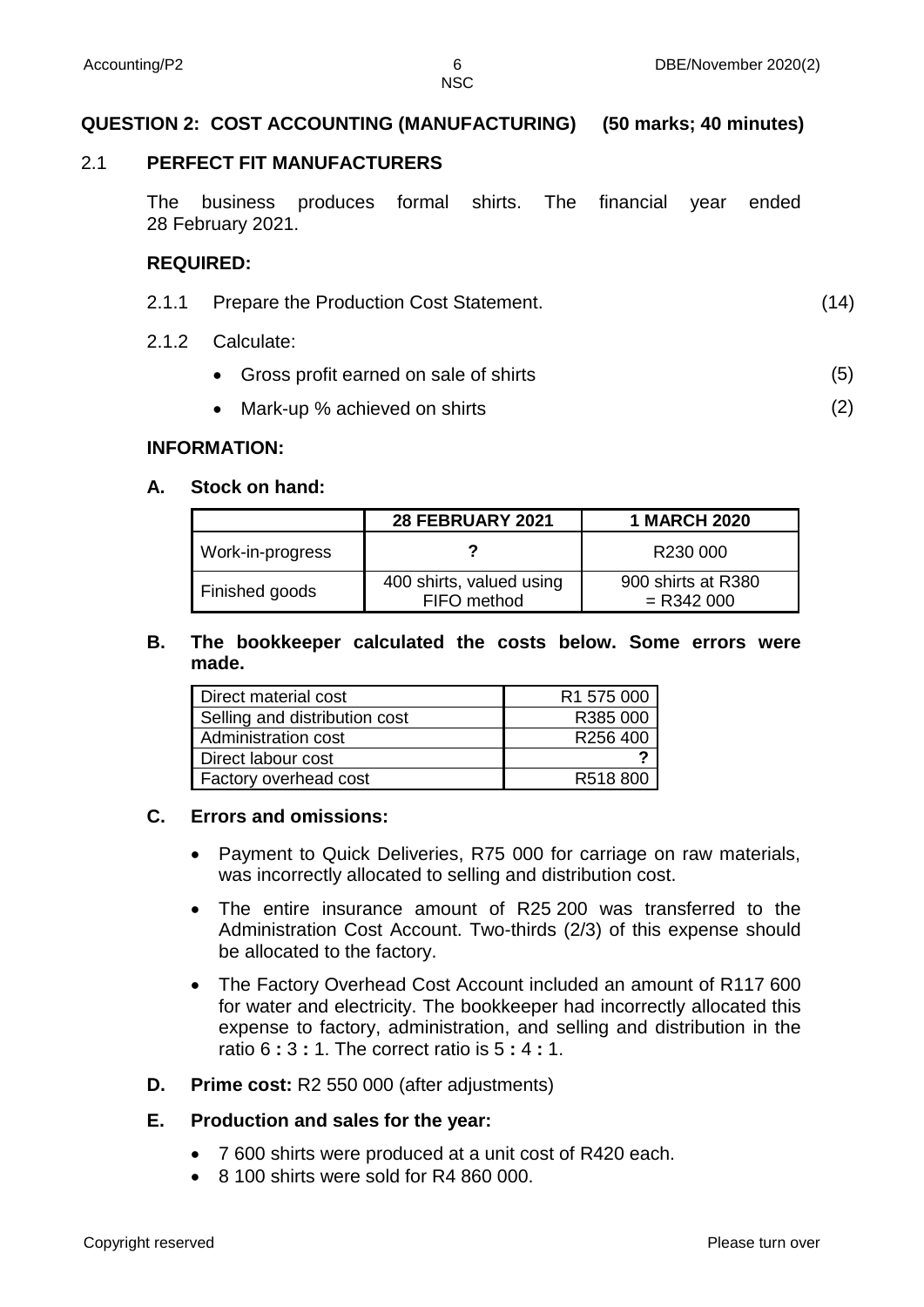# 2.2 **LEATHER MANUFACTURERS**

Leather Manufacturers is owned by Tello Andrews. They produce leather purses and leather jackets. The financial year ends on 28/29 February each year.

# **REQUIRED:**

# **PURSES**

- 2.2.1 Calculate the break-even point for purses for the year ended 28 February 2021. (4)
- 2.2.2 Comment on the level of production achieved and the break-even point for purses for 2021. Quote figures. (4)
- 2.2.3 Apart from inflation and wage increases, give TWO other possible reasons for the increase in the direct labour cost per unit for purses. (4)
- 2.2.4 Give TWO reasons for the decrease in the direct material cost per unit for purses. (2)

#### **JACKETS**

- 2.2.5 Although Tello was aware that importing leather for the jackets would increase the direct material cost per unit, he thought that this would improve the quality of the jackets.
	- Explain why the direct material cost per unit for jackets would probably increase if raw material were imported. State TWO points.
	- Provide figures to prove that Tello was correct about the effect this decision would have on the cost of the jackets. (2)
- 2.2.6 Calculate the % increase in the selling price of the jackets. (3)
- 2.2.7 Explain the impact of the increase in the selling price of jackets on the sales and profit. Quote figures or calculations. (4)
- 2.2.8 Tello wants to increase profits on jackets by an additional R250 000 in the next financial year. Assuming the cost structure remains the same, calculate the total number of additional units he must produce to achieve this target. (4)

### **INFORMATION:**

|                                        | <b>PURSES</b>    |                  |                    | <b>JACKETS</b>   |
|----------------------------------------|------------------|------------------|--------------------|------------------|
|                                        | 2021             | 2020             | 2021               | 2020             |
| Direct material cost per unit          | R <sub>100</sub> | R <sub>125</sub> | R360               | R <sub>180</sub> |
| Direct labour cost per unit            | R <sub>135</sub> | R <sub>105</sub> | R280               | R240             |
| Selling and distribution cost per unit | R <sub>20</sub>  | R <sub>30</sub>  | R <sub>60</sub>    | R45              |
| Total variable cost per unit           | R <sub>255</sub> | <b>R260</b>      | <b>R700</b>        | R465             |
| <b>Total fixed costs</b>               | R936 000         | R836 000         | R1 706 250         | R2 000 000       |
| Number of units produced and sold      | 24 000           | 22 000           | 3631               | 6 3 5 0          |
| Break-even number of units             | 7                | 20 900           | 3750               | 5 0 0 0          |
| Selling price per unit                 | R295             | R300             | R <sub>1</sub> 170 | R780             |

**50**

(2)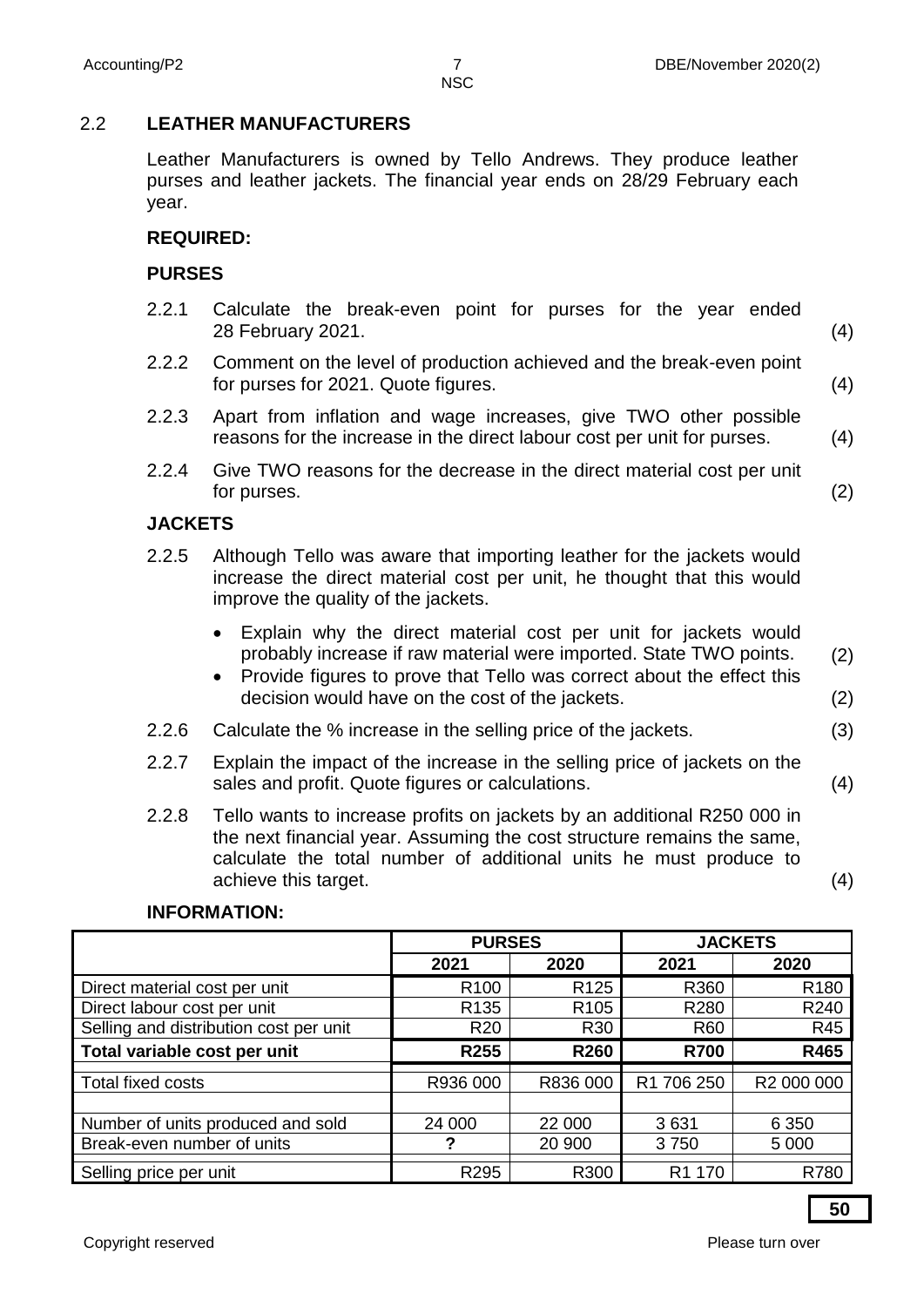# **KEEP THIS PAGE BLANK.**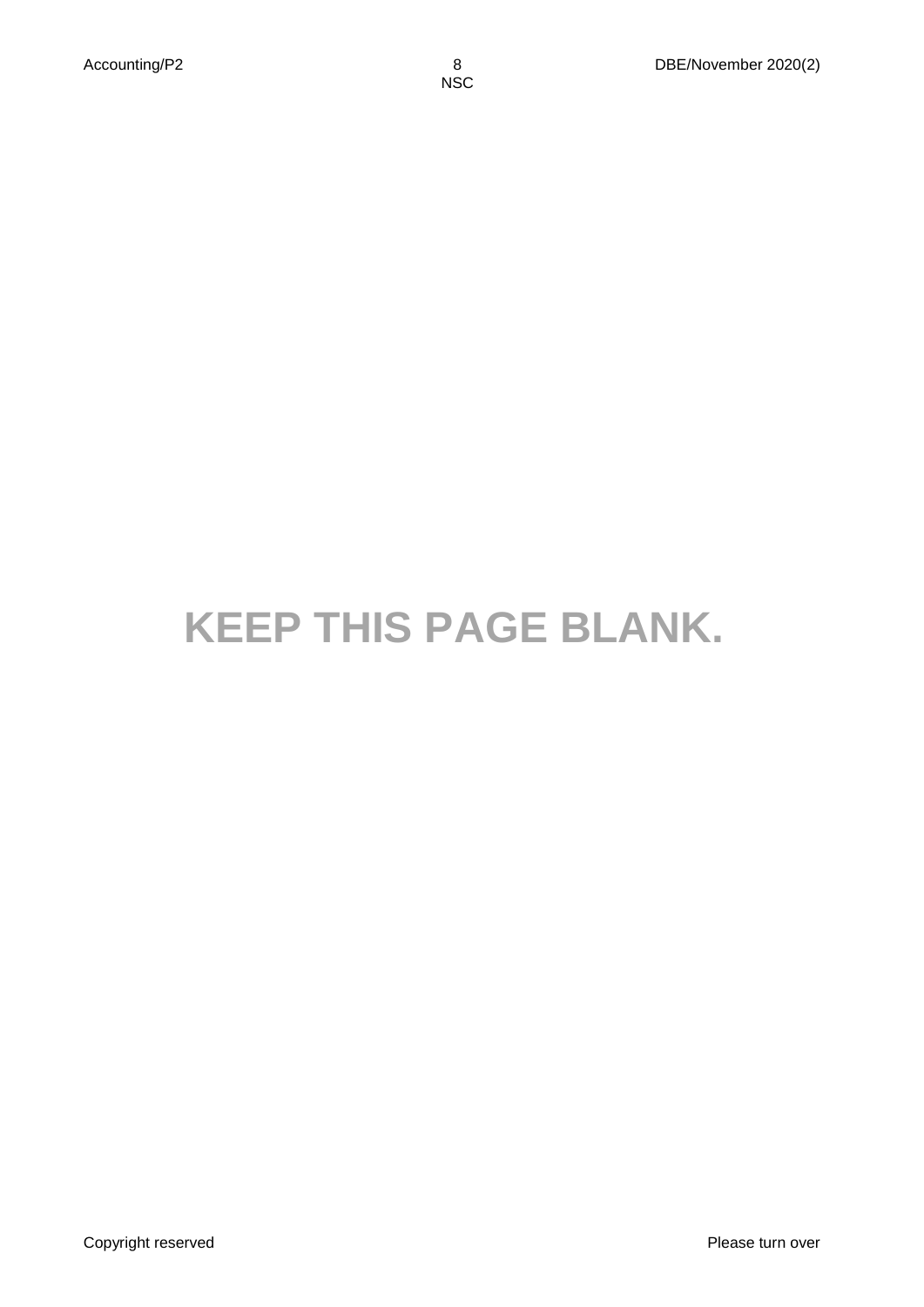#### **QUESTION 3: BUDGETING (40 marks; 30 minutes)**

Blossom (Pty) Ltd sells expensive ladies' dresses of high quality. They also repair dresses for customers, but they aim to break even on this service.

Customers are allowed to buy dresses for cash or on credit, but they are required to pay cash for all repairs.

The information relates to the budget period ending 31 May 2021.

#### **REQUIRED:**

- 3.1 Complete the Debtors' Collection Schedule for March to May 2021. (9)
- 3.2 Calculate the missing amounts indicated by (a) to (d) in the Cash Budget. (14)

#### 3.3 **Refer to Information G and H.**

#### **Advertising:**

- Explain the decisions that the directors took regarding the budgeted and actual expenditure for advertising in May 2021. Quote figures or calculations. (4)
- The directors ask you for a report on the effect that the advertising decisions have actually had on customers and sales in May 2021.
	- Provide TWO points that you would include in your report. Quote figures or calculations.
	- Explain how the decline in the national economy has affected the average amount that customers spent in May 2021. Quote figures. (3)

#### **Consumable stores:**

Comment on whether the consumable stores have been well controlled or not. Quote figures or calculations. (2)

#### 3.4 **Refer to Information F and H.**

#### **Rental and customers:**

The owners of the property, Propco Ltd, informed the directors of Blossom Ltd of the increase in rent planned with effect from 1 April 2021.

In order to economise on rent, the directors asked the owners, Propco Ltd, for a reduction of the area rented from 1 May 2021. Propco Ltd agreed to this request. Calculate the reduction of the area rented (in square metres). (4)

(4)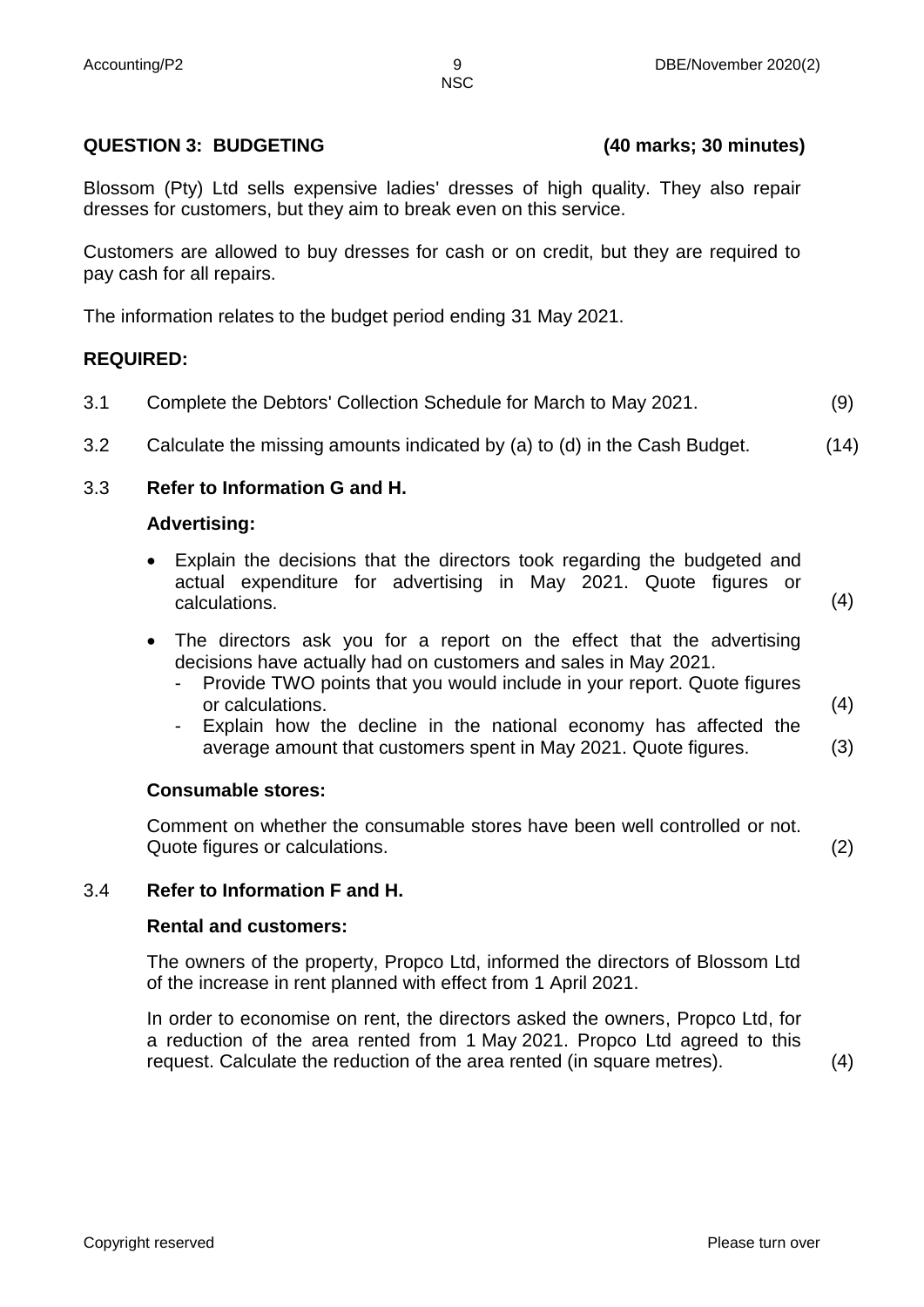# **INFORMATION:**

### **A. Total sales and cost of sales:**

|               | <b>MARCH</b> | <b>APRIL</b> | <b>MAY</b> |
|---------------|--------------|--------------|------------|
| Sales         | R560 000     | R630 000     | R770 000   |
| Cost of sales | 320 000      | 360 000      | 440 000    |

- Goods are sold at a mark-up of 75% on cost.
- Credit sales are expected to be 65% of total sales.

# **B. Expected debtors' collection based on the past:**

- 40% collected in the month of sale, less 6% discount for early payment
- 50% collected in the month following the month of sale
- 8% collected two months after the sale
- 2% regarded as uncollectable two months after the sale

# **C. Purchases of stock:**

- All purchases of stock are on credit.
- Trading stock is replaced in the month of sale. A fixed stock level is maintained.
- Creditors are paid in full in the month after purchasing stock.

# **D. Loan from Janet Bloom:**

- Janet Bloom has provided a loan to the business at an interest rate of 9% p.a. Interest is not capitalised and one-third of the loan is repaid to her on 31 December each year.
- As the company was still experiencing cash flow problems owing to the Coronavirus lockdown in 2020, Janet agreed to increase her loan to the business on 1 April 2021.

# **E. Salaries of sales assistants:**

- The sales assistants all earn the same monthly salary.
- They were promised a 5% increase in salaries with effect from 1 April 2021.
- The business employed two sales assistants in March and planned to employ an additional assistant from 1 April 2021.

# **F. Rent and number of customers:**

- The directors secured premises in a local shopping mall from Propco Ltd with enough space to cater for the expected number of customers.
- Rent is charged per square metre according to the floor area. The rent increased by 11% p.a. commencing on 1 April.

|                                     | <b>MARCH</b> | <b>APRIL</b> | <b>MAY</b>    |
|-------------------------------------|--------------|--------------|---------------|
| Floor area in square metres $(m2)$  | 120 $m2$     | 120 $m^2$    |               |
| Rent expense per m <sup>2</sup>     |              |              |               |
| Expected average sales per customer | R7 000       | R7 000       | R7 000        |
| Expected number of customers        | 80 customers | 90 customers | 110 customers |

• The following figures were identified for planning purposes: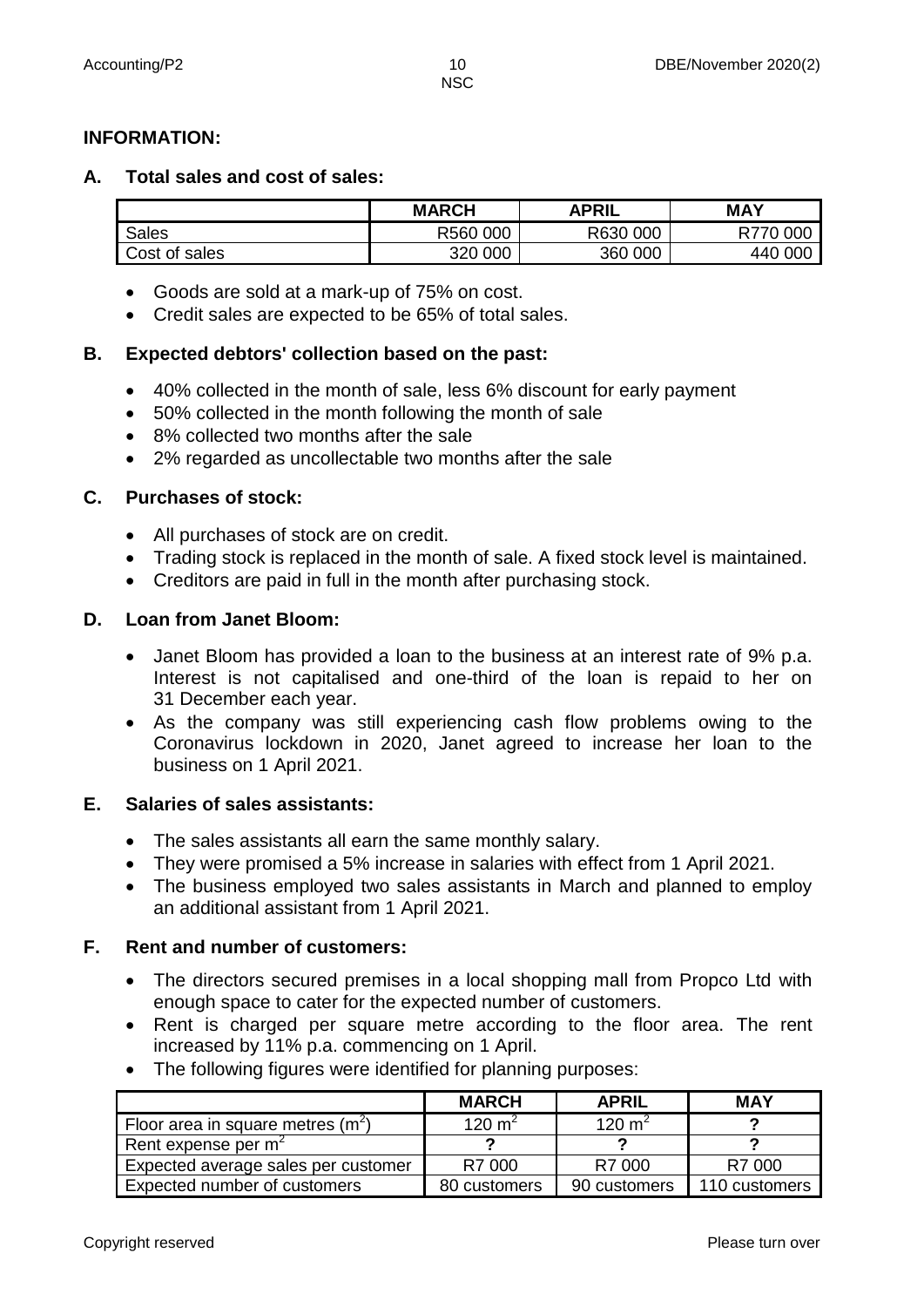# **G. Extract from the Cash Budget:**

|                                                  | <b>MARCH</b> | <b>APRIL</b> | <b>MAY</b> |
|--------------------------------------------------|--------------|--------------|------------|
| <b>RECEIPTS</b>                                  | R            | R            | R          |
| Cash sales                                       | 196 000      | (a)          | 269 500    |
| Cash from debtors                                | 278 369      | 355 992      | 7          |
| Fee income (for repairs)                         | 15 000       | 15 000       | 15 000     |
| Loan from Janet Bloom (see Information D)        |              | (b)          |            |
|                                                  |              |              |            |
| <b>PAYMENTS</b>                                  |              |              |            |
| Payments to creditors                            | 220 000      | 320 000      | 360 000    |
| Salaries of sales assistants (see Information E) | 22 400       | (c)          | ?          |
| Wages of repair staff                            | 9 0 0 0      | 10 000       | 10 000     |
| Consumable stores (for repairs)                  | 4 200        | 4 200        | 4 200      |
| Interest on loan                                 | 1 3 6 5      | 2625         | 2625       |
| Rent expense (see Information F)                 | (d)          | 39 960       | 39 960     |
| Advertising                                      | 10 000       | 12 000       | 30 000     |
| Audit fees                                       |              |              | 60 000     |

# **H. Comparison of budgeted figures to actual figures for May 2021:**

|                                 | <b>BUDGETED</b> | <b>ACTUAL</b> |
|---------------------------------|-----------------|---------------|
| Number of customers             | 110 customers   | 135 customers |
|                                 | R               | R             |
| <b>Sales</b>                    | 770 000         | 690 000       |
| Fee income (repair service)     | 15 000          | 21 000        |
| Advertising                     | 30 000          | 42 000        |
| Consumable stores (for repairs) | 4 200           | 5 5 20        |
| Wages (for repair staff)        | 12 000          | 18 000        |
| Audit fees                      | 60 000          | 48 000        |
| Rent expense                    | 39 960          | 31 968        |
| Salaries (shop assistants)      | 35 280          | 37 044        |
| Delivery expenses               | 6930            | 4 8 5 0       |
| Packing material                | 19 250          | 13 4 8 0      |

**40**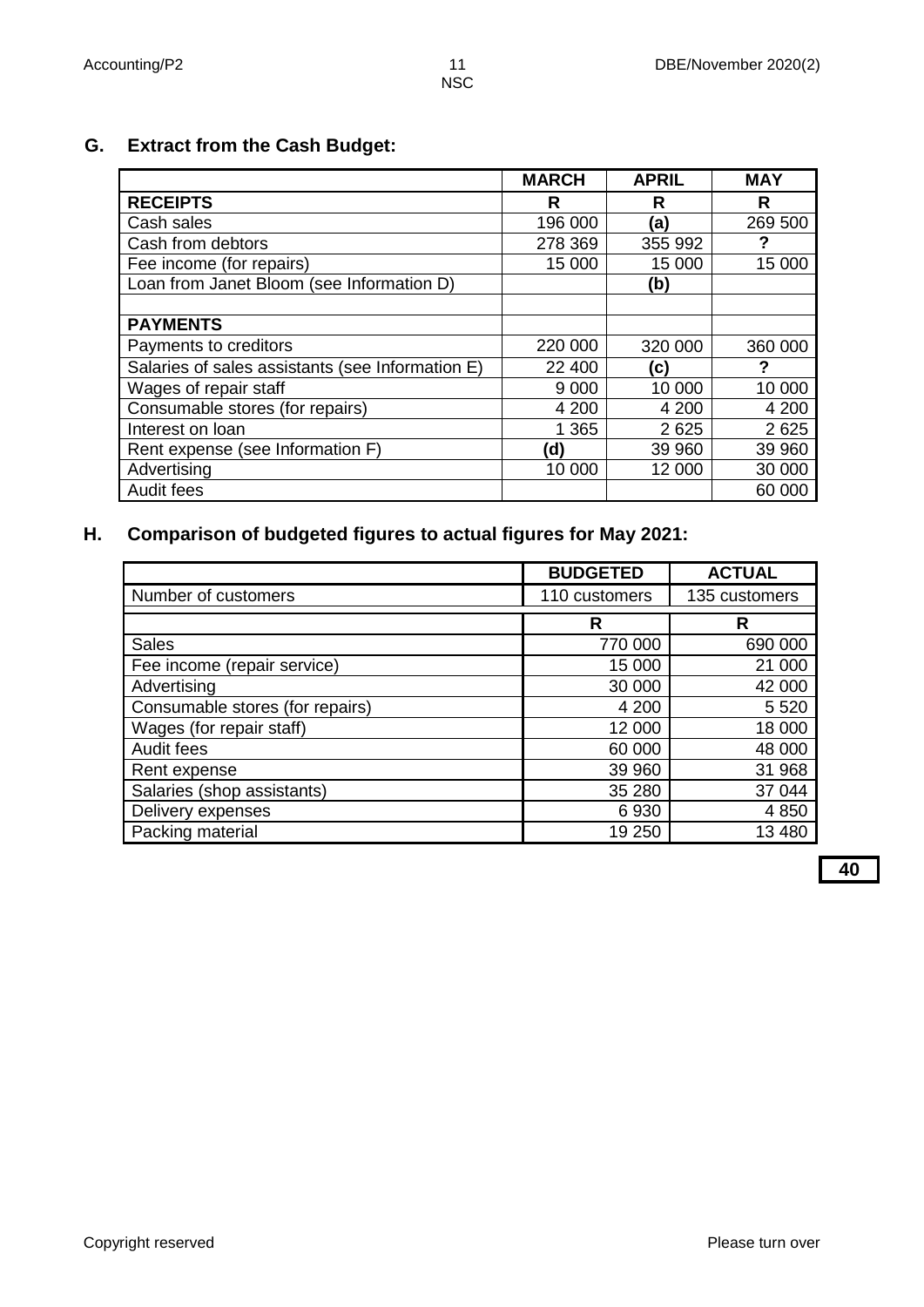# **QUESTION 4: STOCK VALUATION (35 marks; 30 minutes)**

4.1 Give ONE word/term for each of the following statements. Write only the word/term next to the question numbers (4.1.1 to 4.1.4) in the ANSWER BOOK.

| periodic system; FIFO; perpetual system; |                                           |  |
|------------------------------------------|-------------------------------------------|--|
|                                          | specific identification; weighted average |  |

- 4.1.1 This method is most suitable for inexpensive goods purchased regularly.
- 4.1.2 The closing stock balance is recorded at the most recent prices paid.
- 4.1.3 Individual stock items are valued at the cost price on the purchase invoice.
- 4.1.4 The cost of sales is recorded for every sales transaction. (4 x 1) (4)

#### 4.2 **LOTUS ACCESSORIES**

The owner is Alex Lotus. The business uses the first-in first-out method to value gas lamps. They decided to sell gas stoves as well, expecting a demand due to increased load shedding. The specific identification method is used to value these stoves.

The financial year-end is 30 April each year.

#### **REQUIRED:**

4.2.1 Calculate the following for the **gas lamps** on 30 April 2021:

| Value of closing stock (using FIFO) |  |
|-------------------------------------|--|
|                                     |  |

- Stockholding period in days (using closing stock) (6)
- 4.2.2 Alex suspects that the stock of gas lamps are not well controlled.

Calculate the number of gas lamps missing. (4)

4.2.3 An investigation revealed that Alex's brother (employed at the store) orders gas lamps using the business ordering system, and sells them privately to his friends.

> What should Alex say to his brother when dealing with this matter? Provide TWO points. (4)

- 4.2.4 Calculate the closing stock value for **gas stoves** on 30 April 2021 (using the specific identification method). (5)
- 4.2.5 Alex thinks he should stop selling gas stoves as they are causing a liquidity problem and the profit is low.
	- Provide figures to support his opinion.
	- Explain TWO points to convince him NOT to discontinue trading in gas stoves. (4)

(2)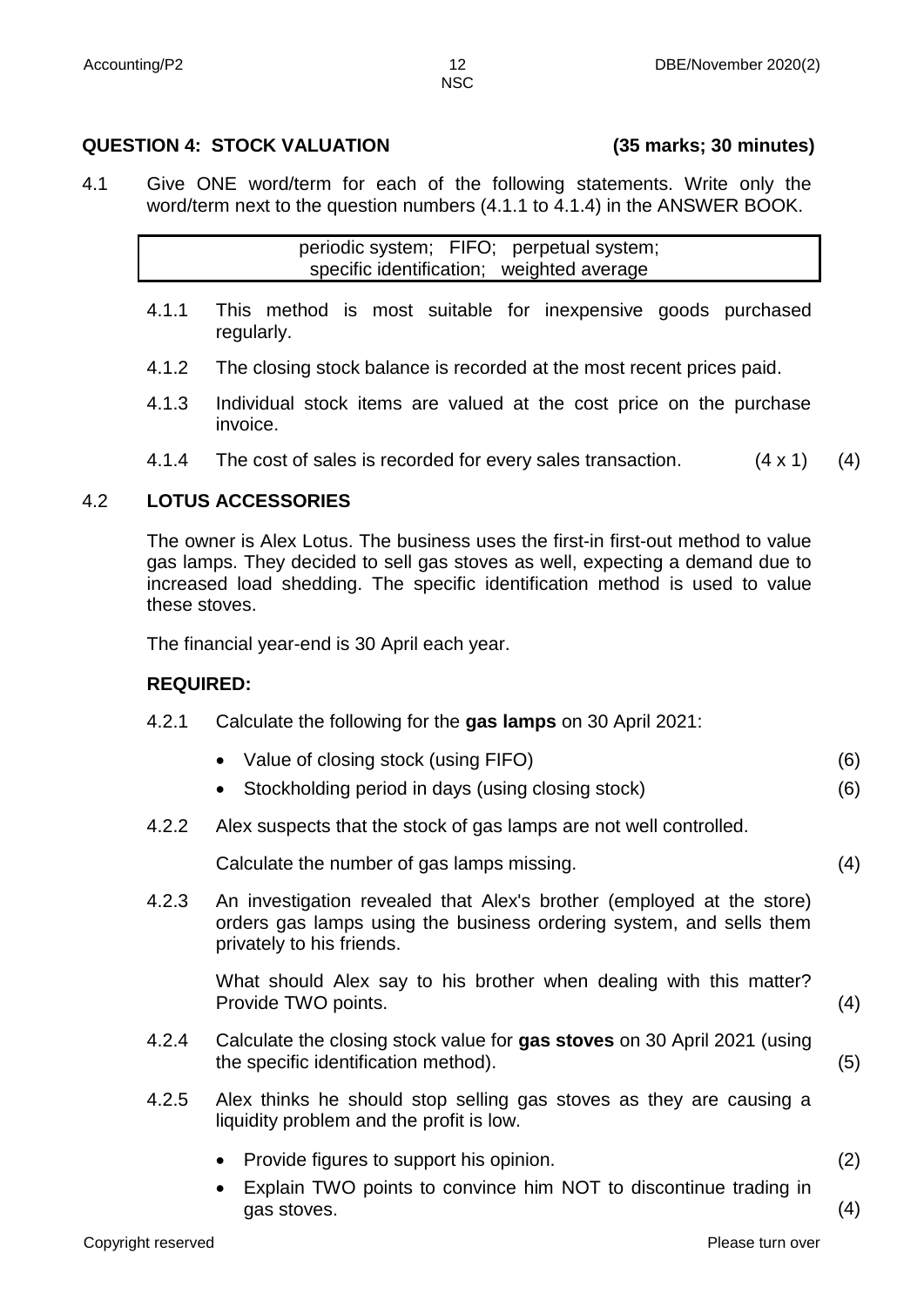# **INFORMATION:**

# **A. STOCK RECORDS FOR GAS LAMPS:**

|                                  | <b>UNITS</b> | <b>UNIT PRICE</b><br>(R) | <b>AMOUNT</b><br>(R) |
|----------------------------------|--------------|--------------------------|----------------------|
| Stock balance on 1 May 2020      | 230          |                          | R12 650              |
|                                  |              |                          |                      |
| Purchases during the year:       | 2750         |                          | R193 500             |
| <b>July 2020</b>                 | 650          | R <sub>60</sub>          | 39 000               |
| September 2020                   | 800          | R <sub>68</sub>          | 54 400               |
| January 2021                     | 1 100        | <b>R75</b>               | 82 500               |
| <b>March 2021</b>                | 220          | <b>R80</b>               | 17 600               |
| <b>Returns (from March 2021)</b> | 40           | ?                        |                      |
| <b>Available for sale</b>        | 2940         |                          |                      |
| Stock balance: 30 April 2021     | 270          | ?                        | ?                    |
| <b>Total sales</b>               | 2 1 8 0      | R <sub>140</sub>         | R305 200             |

# **B. STOCK RECORDS FOR GAS STOVES:**

# **PURCHASES:**

| <b>MONTH</b>  | <b>MODEL</b>  | <b>UNITS</b> | <b>UNIT PRICE</b> | <b>AMOUNT</b> |
|---------------|---------------|--------------|-------------------|---------------|
| August 2020   | <b>B-LITE</b> | 80           | R495              | R39 600       |
|               | <b>B-LITE</b> | 80           | R495              | R39 600       |
| October 2020  | <b>SMART</b>  | 100          | R700              | R70 000       |
|               | <b>B-LITE</b> | 120          | R495              | R59 400       |
| February 2021 | <b>SMART</b>  | 60           | R700              | R42 000       |

### **SALES:**

| <b>MODEL</b>  | <b>UNITS SOLD</b> | <b>SELLING PRICE</b> | <b>AMOUNT</b>        |
|---------------|-------------------|----------------------|----------------------|
| <b>B-LITE</b> | 132               | R790                 | R <sub>104</sub> 280 |
| <b>SMART</b>  | 54                | R980                 | R <sub>52</sub> 920  |

### **GROSS PROFIT AND MARK-UP:**

| <b>MODEL</b> | <b>COST OF SALES</b> | <b>GROSS PROFIT</b> | <b>MARK-UP</b> |
|--------------|----------------------|---------------------|----------------|
| B-LITE       | R65 340              | R <sub>38</sub> 940 | 60%            |
| <b>SMART</b> | R37 800              | R <sub>15</sub> 120 | 40%            |

**35**

**TOTAL: 150**